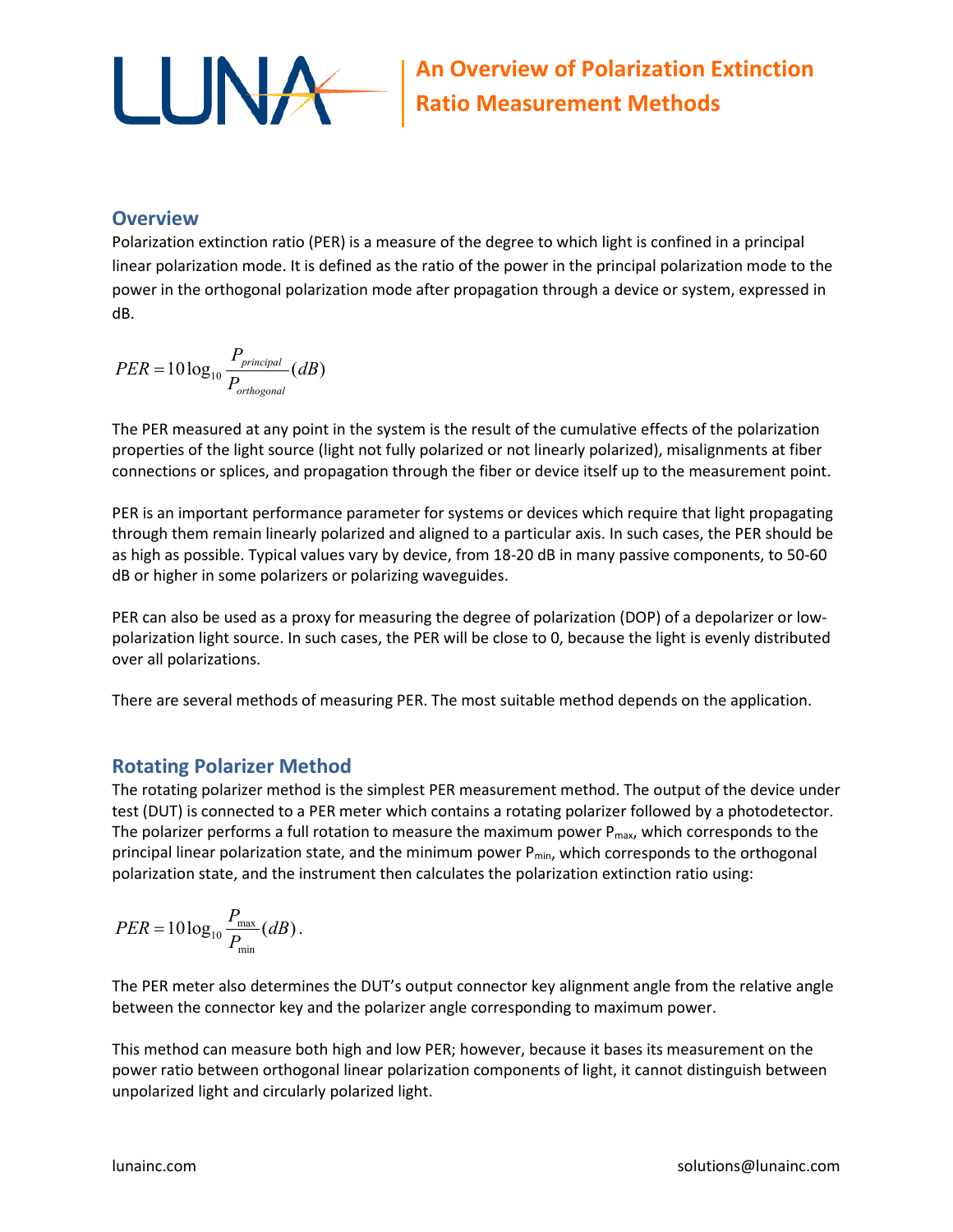The accuracy of measurement depends on the ER of the rotating polarizer, the quality of the detection circuit and minimization of internal reflections that can add noise to the measurement. For example, the ERM-202, which uses a high ER rotating polarizer and a photodetector circuit with low polarization dependent responsivity and high dynamic range, can accurately measure PER up to 50 dB.

For measurement of high PER DUTs, a broadband light source should be used in order to measure the worst-case (minimum) PER for that DUT. The light source coherence length should be shorter than λ<sub>center</sub> \*l<sub>PM</sub> /beat length, where  $\lambda_{\text{center}}$  is the center wavelength of the light source and l<sub>PM</sub> is the length of PM fiber under test. When a narrow band laser source with a coherence length much longer than  $\lambda_{\text{center}} * I_{PM}$ /beat length is used, the polarization components of the light aligned to the slow and fast axes will be coherent. If they are either in phase or antiphase, the output light will be linearly polarized even if the input light is misaligned. Generally, the instantaneous PER values are not stable because of the variable phase difference between the slow and fast axes caused by stress changes in the PM fiber or temperature fluctuations, so the instantaneous PER cannot be used for device performance specification. In this case, the PER meter should be operated in minimum search mode and the performance specification should be the minimum ER measured by the PER meter as the fiber is stretched or heated/cooled.

#### **Polarimeter Method**

In PM fiber, light polarized along the slow axis and light polarized along the fast axis travel at different speeds. If light launched into a PM fiber is not fully aligned to one of these axes, or is not fully polarized, it will contain both slow and fast axis polarization components. The relative phase delay between these orthogonal polarization components, and therefore, the polarization state of the light, changes as the light propagates through the fiber. Similarly, varying the relative phase delay between the two orthogonal polarization components at the fiber output, either by heating or stretching the PM fiber or by sweeping the wavelength of the input light, will cause the state of polarization of the output light to rotate along a circle on the Poincaré sphere. The rotation axis of the circle is defined by the slow axis of the fiber and the radius of the circle by the misalignment of the light to the slow axis.



A polarimeter can measure this circular evolution of the SOP and calculate the PER from the size of the fitted circle. If the polarimeter has a free space input, it can also determine the DUT output connector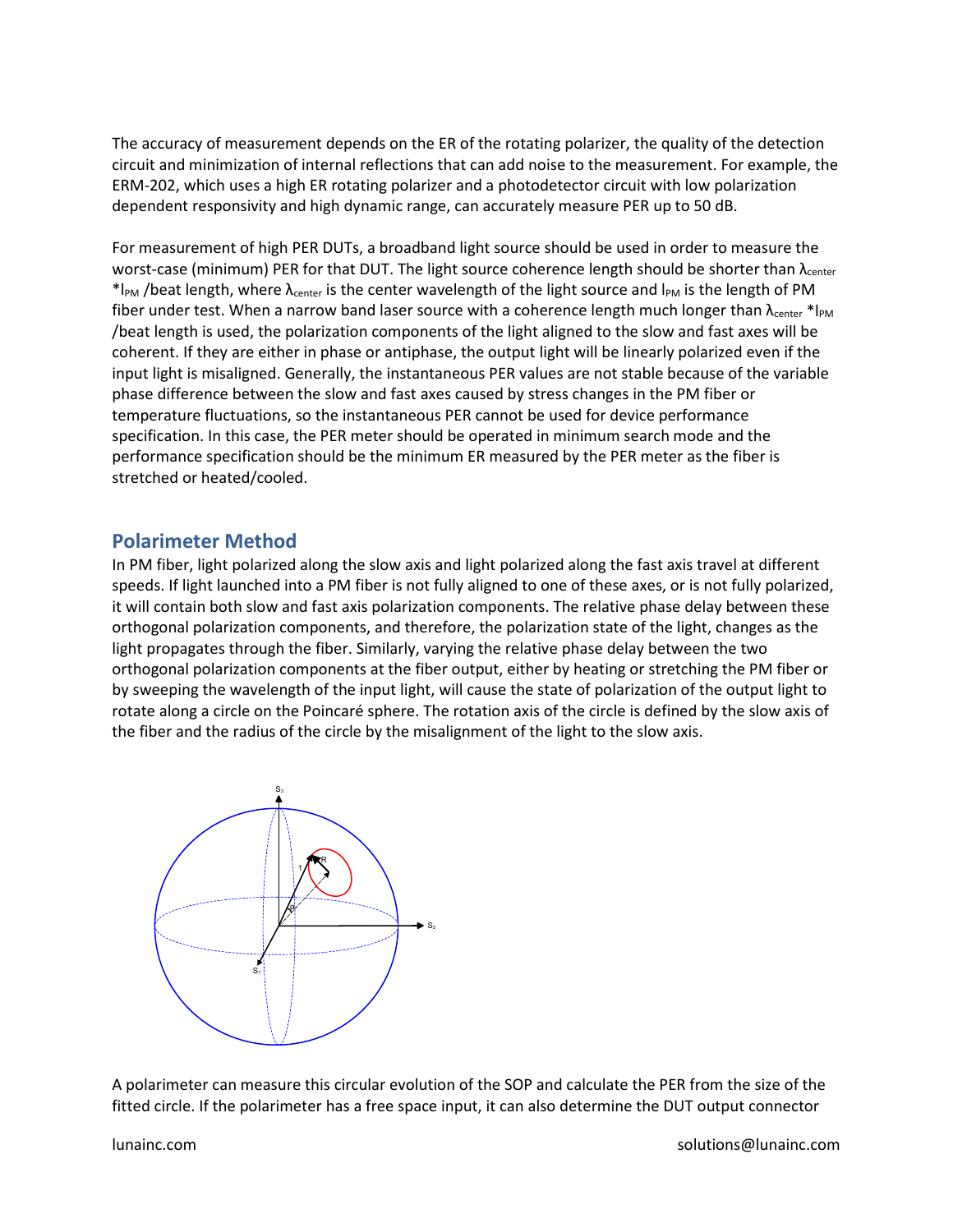key alignment angle from the location of the circle on the sphere. Fiber-coupled polarimeters cannot provide key alignment angle information because SM fiber between the DUT output and the polarimeter optical head input can change the position (but not the size) of the circle.

Because the accuracy of the measurement depends on how well the polarimeter can measure the SOP evolution and how well the circle can be fitted, this method is generally not suitable for measuring high PER (as the circle collapses to a point, it becomes harder to fit) or PER of low DOP DUTs (a polarimeter's SOP measurement is unreliable if the DOP is very low). In addition, measurement of long or high birefringence DUTs can be difficult. Swept wavelength measurement of such DUTs requires either a continuous sweep or very small wavelength steps; otherwise, the distance between consecutive SOP data points can be too large to obtain a good fit to the circle.

Examples of instruments that use this method include the POD-201 and PSY-201, which use fibercoupled polarimeters, and the PSGA-101A, which uses a free space polarization analyzer.

# **Distributed Polarization Crosstalk Measurement Method**

An interferometer-based distributed polarization crosstalk measurement instrument such as the PXA-1000 is able to measure the intensity and location of all crosstalk events in highly birefringent DUTs such as PM fiber coils or systems, or Y-branch waveguides. PER can be calculated by integrating the effects of all crosstalk events in the DUT. This type of measurement provides the most detailed information about a complex PM fiber system. Because it measures the crosstalk caused by individual features of the DUT such as connectors, splices or sections of stressed or defective PM fiber, it is possible to evaluate the contribution of these individual features to the total PER. It is also possible to exclude sections of the DUT from the PER calculation. Because the PXA-1000 has very high crosstalk measurement sensitivity, it can characterize extremely high PER DUTs.